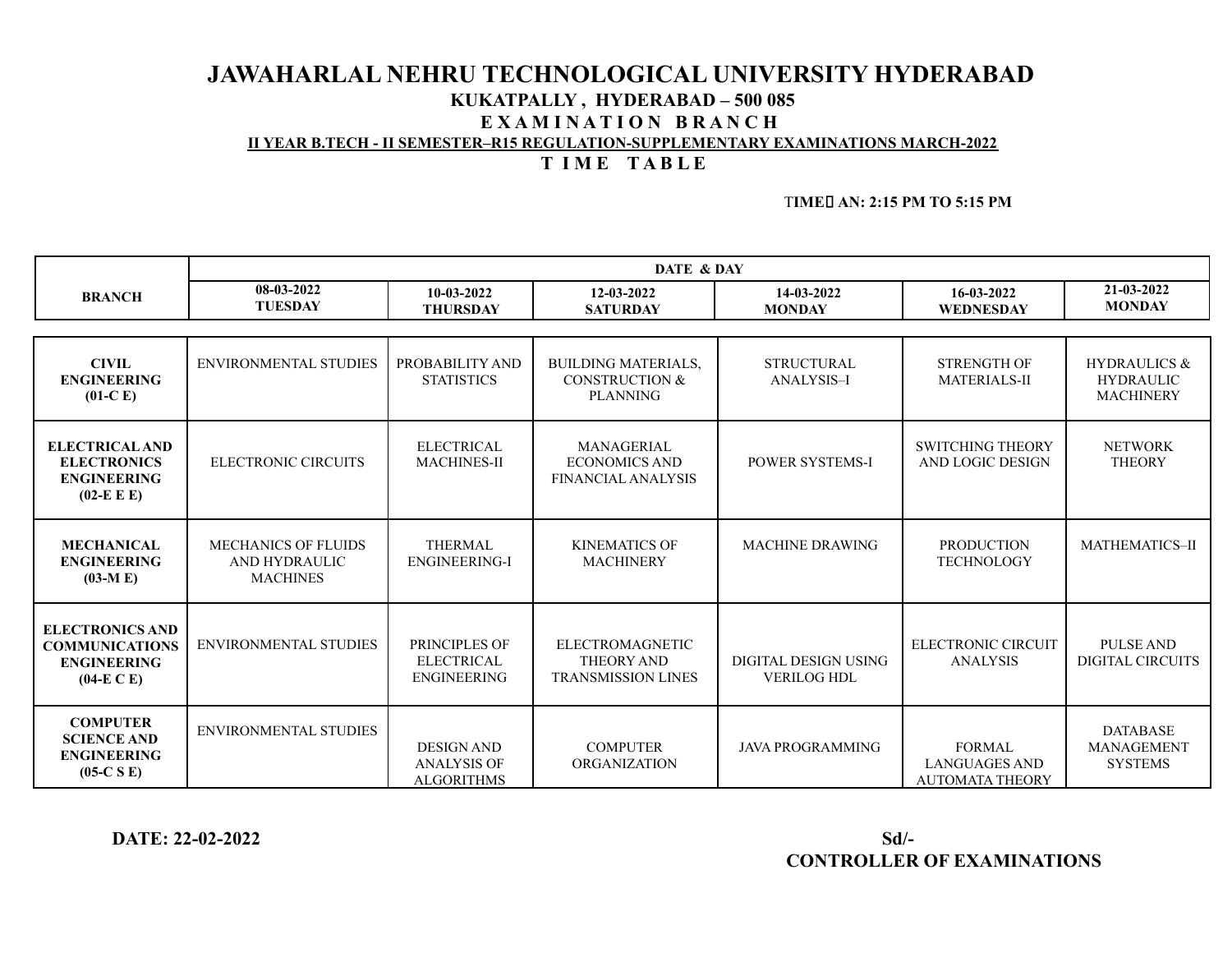T**IME AN: 2:15 PM TO 5:15 PM**

|                                                                                        | DATE & DAY                                                                                     |                                                             |                                                                   |                                                                 |                                                              |                                                            |
|----------------------------------------------------------------------------------------|------------------------------------------------------------------------------------------------|-------------------------------------------------------------|-------------------------------------------------------------------|-----------------------------------------------------------------|--------------------------------------------------------------|------------------------------------------------------------|
| <b>BRANCH</b>                                                                          | 08-03-2022<br>10-03-2022<br>12-03-2022<br><b>TUESDAY</b><br><b>THURSDAY</b><br><b>SATURDAY</b> |                                                             | 14-03-2022<br><b>MONDAY</b>                                       | 16-03-2022<br>WEDNESDAY                                         | 21-03-2022<br><b>MONDAY</b>                                  |                                                            |
|                                                                                        |                                                                                                |                                                             |                                                                   |                                                                 |                                                              |                                                            |
| <b>CHEMICAL</b><br><b>ENGINEERING</b><br>$(08-C H E M)$                                | MECHANICAL OPERATIONS                                                                          | PROBABILITY AND<br><b>STATISTICS</b>                        | <b>CHEMICAL</b><br><b>ENGINEERING</b><br>THERMODYNAMICS-I         | <b>CHEMICAL</b><br><b>ENGINEERING FLUID</b><br><b>MECHANICS</b> | ORGANIC<br><b>CHEMISTRY</b>                                  | <b>MANAGEMENT</b><br><b>SCIENCE</b>                        |
| <b>ELECTRONICS AND</b><br><b>INSTRUMENTATION</b><br><b>ENGINEERING</b><br>$(10-E I E)$ | <b>ENVIRONMENTAL STUDIES</b>                                                                   | <b>STRUCTURED</b><br><b>DIGITAL SYSTEM</b><br><b>DESIGN</b> | <b>CONTROL SYSTEMS</b>                                            | PRINCIPLES OF<br><b>COMMUNICATIONS</b>                          | <b>ELECTRONIC</b><br><b>CIRCUIT ANALYSIS</b>                 | <b>TRANSDUCERS</b><br><b>AND</b><br><b>INSTRUMENTATION</b> |
| <b>BIO-MEDICAL</b><br><b>ENGINEERING</b><br>$(11-B M E)$                               | <b>ENVIRONMENTAL STUDIES</b>                                                                   | <b>BIOTRANSDUCERS</b><br><b>AND</b><br><b>APPLICATIONS</b>  | <b>HOSPITAL SYSTEM</b><br><b>MANAGEMENT</b>                       | <b>CLINICAL</b><br><b>SCIENCES-I</b>                            | <b>SWITCHING THEORY</b><br>AND LOGIC DESIGN                  | <b>PULSE AND</b><br><b>DIGITAL CIRCUITS</b>                |
| <b>INFORMATION</b><br><b>TECHNOLOGY</b><br>$(12 - I T)$                                | <b>ENVIRONMENTAL STUDIES</b>                                                                   | PRINCIPLES OF<br>PROGRAMMING<br><b>LANGUAGES</b>            | <b>DATA COMMUNICATION</b>                                         | <b>JAVA PROGRAMMING</b>                                         | <b>DESIGN AND</b><br><b>ANALYSIS OF</b><br><b>ALGORITHMS</b> | <b>DATABASE</b><br>MANAGEMENT<br><b>SYSTEMS</b>            |
| <b>MECHANICAL</b><br><b>ENGINEERING</b><br>(MECHATRONICS)<br>$(14-MCT)$                | <b>ENVIRONMENTAL STUDIES</b>                                                                   | <b>FLUID</b><br><b>MECHANICSAND</b><br><b>HEAT TRANSFER</b> | <b>KINEMATICS OF</b><br><b>MACHINERY</b>                          | <b>MACHINE DRAWING</b>                                          | <b>PRODUCTION</b><br><b>TECHNOLOGY</b>                       | MATHEMATICS-II                                             |
| <b>ELECTRONICS AND</b><br><b>TELEMATICS</b><br><b>ENGINEERING</b><br>$(17-E T M)$      | <b>ENVIRONMENTAL STUDIES</b>                                                                   | PRINCIPLES OF<br><b>ELECTRICAL</b><br><b>ENGINEERING</b>    | ELECTROMAGNETIC<br><b>THEORY AND</b><br><b>TRANSMISSION LINES</b> | ANALOG<br><b>COMMUNICATIONS</b>                                 | <b>ELECTRONIC</b><br><b>CIRCUIT ANALYSIS</b>                 | <b>PULSE AND</b><br>DIGITAL CIRCUITS                       |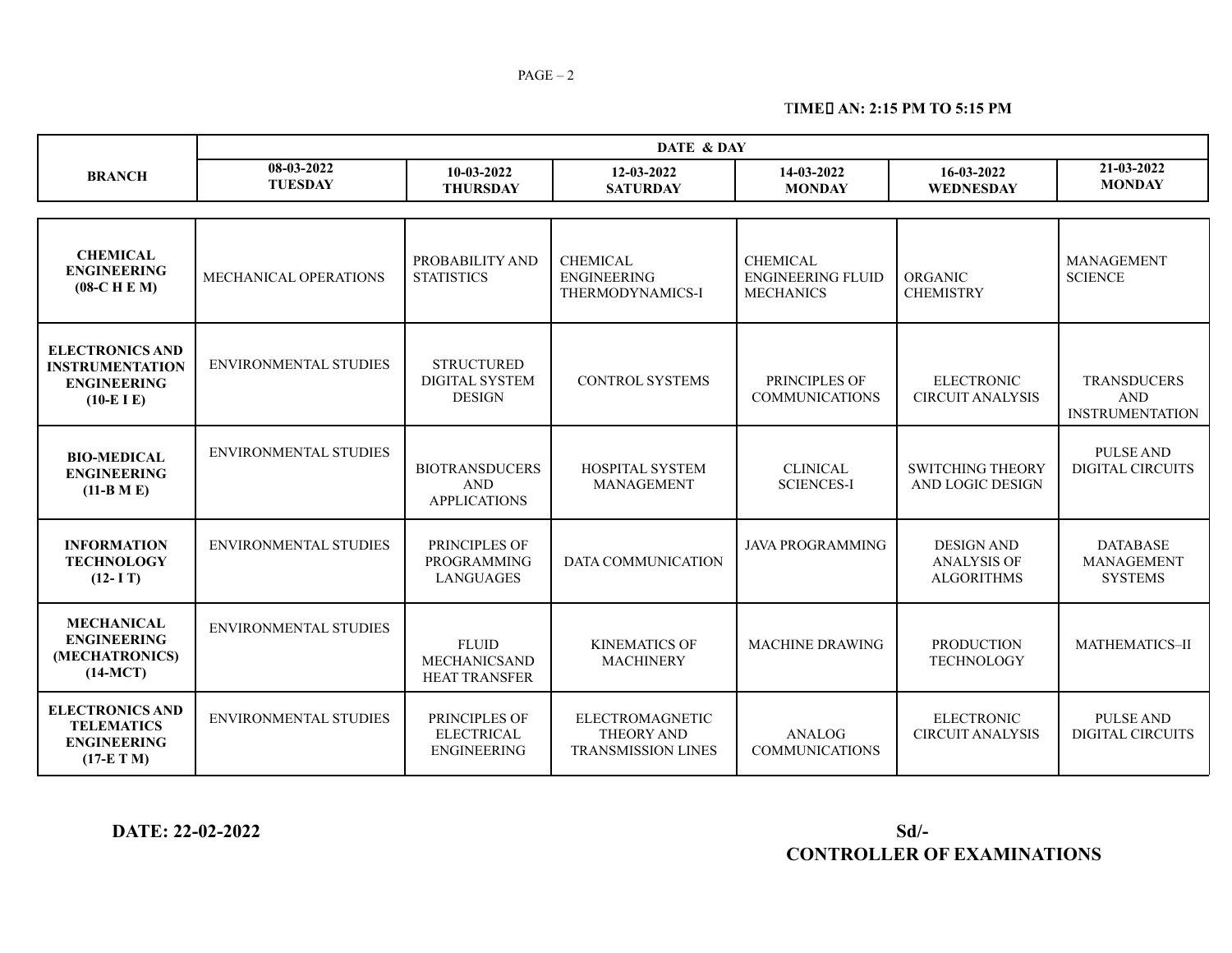PAGE – 3 T**IME AN: 2:15 PM TO 5:15 PM**

|                                                                                     | DATE & DAY                                                        |                                                             |                                                 |                                                   |                                                             |                                                                |  |
|-------------------------------------------------------------------------------------|-------------------------------------------------------------------|-------------------------------------------------------------|-------------------------------------------------|---------------------------------------------------|-------------------------------------------------------------|----------------------------------------------------------------|--|
| <b>BRANCH</b>                                                                       | 08-03-2022<br><b>TUESDAY</b>                                      | 10-03-2022<br><b>THURSDAY</b>                               | 12-03-2022<br><b>SATURDAY</b>                   |                                                   | 16-03-2022<br>WEDNESDAY                                     | 21-03-2022<br><b>MONDAY</b>                                    |  |
|                                                                                     |                                                                   |                                                             |                                                 |                                                   |                                                             |                                                                |  |
| <b>METALLURGY AND</b><br><b>MATERIAL</b><br><b>TECHNLOGY</b><br>$(18-M M T)$        | <b>ENVIRONMENTAL</b><br><b>STUDIES</b>                            | <b>MATHEMATICS-III</b>                                      | <b>MECHANICS OF FLUIDS</b>                      | <b>FUELS, FURNACES AND</b><br><b>REFRACTORIES</b> | METALLURGICAL<br><b>THERMODYNAMICS</b>                      | <b>MINERAL</b><br><b>PROCESSING</b>                            |  |
| <b>ELECTRONICS AND</b><br><b>COMPUTER</b><br><b>ENGINEERING</b><br>$(19-E COMP, E)$ | <b>ENVIRONMENTAL</b><br><b>STUDIES</b>                            | <b>STRUCTURED</b><br><b>DIGITAL SYSTEM</b><br><b>DESIGN</b> | <b>COMPUTER</b><br><b>ORGANIZATION</b>          | OPERATING SYSTEMS                                 | <b>ELECTRONIC CIRCUIT</b><br><b>ANALYSIS</b>                | <b>WEB</b><br><b>TECHNOLOGIES</b>                              |  |
| <b>MECHANICAL</b><br><b>ENGINEERING</b><br>(PRODUCTION)<br>$(20-M E P)$             | <b>MECHANICS OF FLUIDS</b><br>AND HYDRAULIC<br><b>MACHINES</b>    | <b>WELDING</b><br><b>TECHNOLOGY</b>                         | <b>KINEMATICS OF</b><br><b>MACHINERY</b>        | <b>MACHINE DRAWING</b>                            | <b>FOUNDRY</b><br><b>TECHNOLOGY</b>                         | <b>MATHEMATICS-II</b>                                          |  |
| <b>AERONAUTICAL</b><br><b>ENGINEERING</b><br>$(21-A E)$                             | <b>ELECTRICAL AND</b><br><b>ELECTRONICS</b><br><b>ENGINEERING</b> | AERODYNAMICS-I                                              | <b>AEROSPACE VEHICLE</b><br><b>STRUCTURES-I</b> | <b>AIRCRAFT PRODUCTION</b><br><b>TECHNOLOGY</b>   | <b>FLIGHT</b><br>MECHANICS-I                                | <b>INTRODUCTION TO</b><br><b>SPACE</b><br><b>TECHNOLOGY</b>    |  |
| <b>INSTRUMENTATION</b><br><b>AND CONTROL</b><br><b>ENGINEERING</b><br>$(22-I C E)$  | <b>ENVIRONMENTAL</b><br><b>STUDIES</b>                            | <b>STRUCTURED</b><br><b>DIGITAL SYSTEM</b><br><b>DESIGN</b> | <b>CONTROL SYSTEMS</b>                          | PRINCIPLES OF<br><b>COMMUNICATIONS</b>            | <b>ELECTRONIC CIRCUIT</b><br><b>ANALYSIS</b>                | <b>SENSORS &amp; SIGNAL</b><br><b>CONDITIONING</b>             |  |
| <b>BIOTECHNOLOGY</b><br>$(23-B O T)$                                                | ENVIRONMENTAL<br><b>STUDIES</b>                                   | <b>IMMUNOLOGY</b>                                           | <b>HEAT TRANSFER</b><br><b>OPERATIONS</b>       | <b>ANALYTICAL METHODS</b><br>IN BIOTECHNOLOGY     | <b>MOLECULAR</b><br><b>BIOLOGY &amp;</b><br><b>GENETICS</b> | <b>THERMODYNAMICS</b><br><b>FOR</b><br><b>BIOTECHNOLOGISTS</b> |  |
| <b>AUTOMOBILE</b><br>ENGG.<br>$(24 - AME)$                                          | <b>ENVIRONMENTAL</b><br><b>STUDIES</b>                            | <b>THERMAL</b><br><b>ENGINEERING-I</b>                      | <b>KINEMATICS OF</b><br><b>MACHINERY</b>        | <b>MACHINE DRAWING</b>                            | <b>PRODUCTION</b><br><b>TECHNOLOGY</b>                      | <b>AUTOMOTIVE</b><br><b>ENGINES</b>                            |  |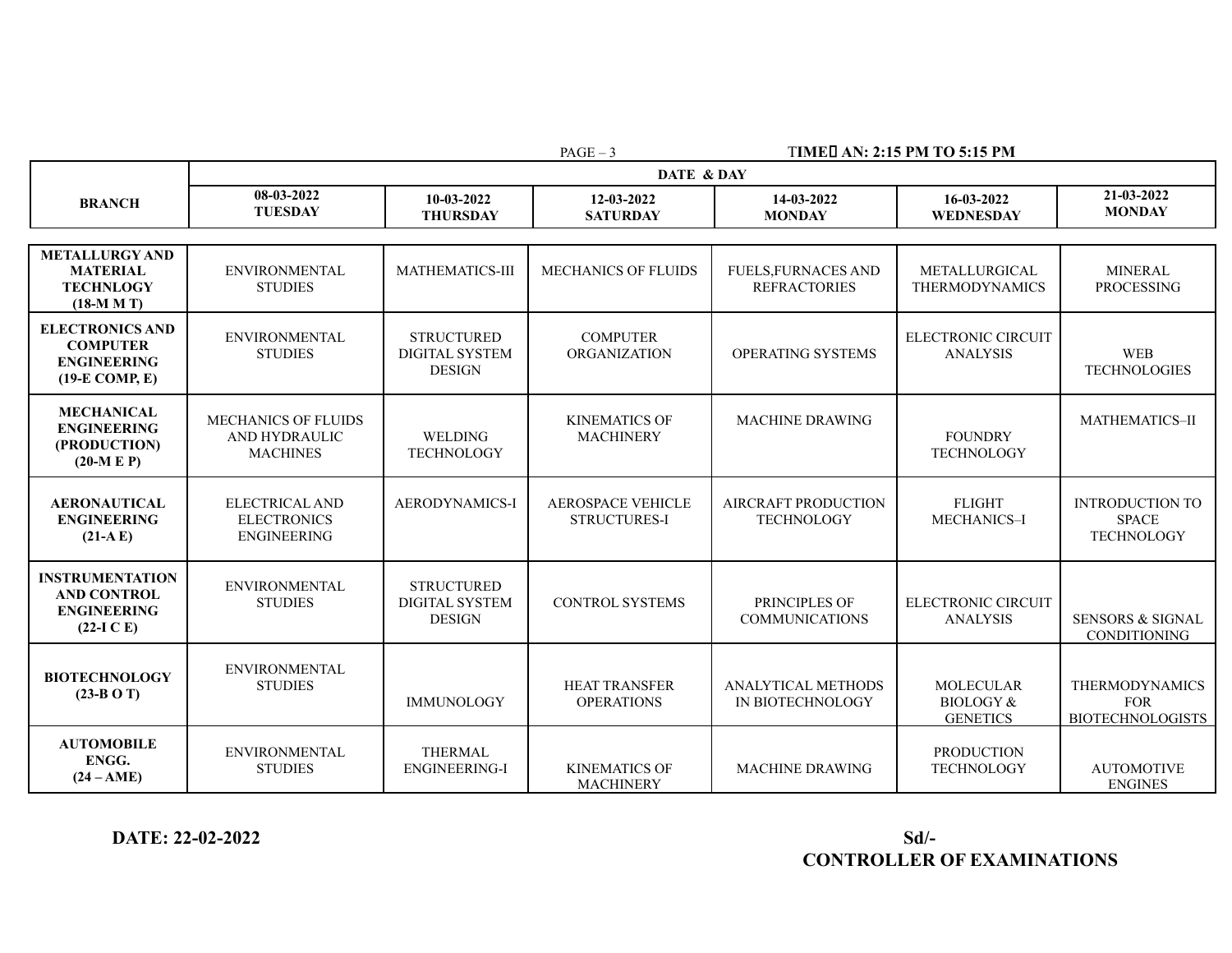## PAGE – 4 T**IME AN: 2:15 PM TO 5:15 PM**

|               | DATE & DAY     |              |                 |               |            |               |  |
|---------------|----------------|--------------|-----------------|---------------|------------|---------------|--|
| <b>BRANCH</b> | 08-03-2022     | $10-03-2022$ | 12-03-2022      | 14-03-2022    | 16-03-2022 | 21-03-2022    |  |
|               | <b>TUESDAY</b> | THURSDAY     | <b>SATURDAY</b> | <b>MONDAY</b> | WEDNESDAY  | <b>MONDAY</b> |  |

| <b>MINING</b><br><b>ENGINEERING</b><br>$(25 - MIE)$                                                                       | MECHANICS OF FLUIDS<br>AND HYDRAULIC<br><b>MACHINES</b>        | <b>DRILLING AND</b><br><b>BLASTING</b>                                  | <b>MECHANICS OF SOLIDS</b>                               | <b>MACHINE DRAWING AND</b><br><b>COMPUTER AIDED</b><br><b>GRAPHICS</b> | MINING GEOLOGY                               | MATHEMATICS-II                                                  |
|---------------------------------------------------------------------------------------------------------------------------|----------------------------------------------------------------|-------------------------------------------------------------------------|----------------------------------------------------------|------------------------------------------------------------------------|----------------------------------------------|-----------------------------------------------------------------|
| <b>MINING</b><br><b>MACHINERY</b><br>$(26-MIM)$                                                                           | <b>MECHANICS OF FLUIDS</b><br>AND HYDRAULIC<br><b>MACHINES</b> | <b>MINING</b><br><b>METHODS AND</b><br><b>UNIT</b><br><b>OPERATIONS</b> | <b>KINEMATICS OF</b><br><b>MACHINERY</b>                 | <b>MACHINE DRAWING AND</b><br><b>COMPUTER AIDED</b><br><b>GRAPHICS</b> | <b>IC ENGINES AND</b><br><b>GAS TURBINES</b> | <b>MATHEMATICS-II</b>                                           |
| <b>PETROLIUM</b><br>ENGG.<br>$(27 - PTME)$                                                                                | <b>ENVIRONMENTAL</b><br><b>STUDIES</b>                         | <b>MATHEMATICS-I</b><br>П                                               | <b>MANAGERIAL ECONOMICS</b><br>AND FINANCIAL ANALYSIS    | <b>CHEMICAL ENGINEERING</b><br><b>FLUID MECHANICS</b>                  | PROCESS HEAT<br><b>TRANSFER</b>              | <b>PETROLEUM</b><br><b>GEOLOGY</b>                              |
| CIVIL &<br><b>ENVIRONMENTAL</b><br><b>ENGINEERING</b><br>$(28-C E)$                                                       | <b>ENVIRONMENTAL</b><br><b>STUDIES</b>                         | <b>PROBABILITY</b><br><b>AND STATISTICS</b>                             | <b>BUILDING</b><br>MATERIALS, CONSTRUCTION<br>& PLANNING | <b>STRUCTURAL</b><br>ANALYSIS-I                                        | <b>STRENGTH OF</b><br><b>MATERIALS-II</b>    | <b>HYDRAULICS &amp;</b><br><b>HYDRAULIC</b><br><b>MACHINERY</b> |
| <b>MECHANICAL</b><br><b>ENGINEERING</b><br>(MATERRIAL<br><b>SCIENCE &amp; NANO</b><br><b>TECHNOLOGY)</b><br>$(29 - MSNT)$ | <b>MECHANICS OF FLUIDS</b><br>AND HYDRAULIC<br><b>MACHINES</b> | <b>CONCEPTS OF</b><br><b>NANO SCIENCE</b><br>&<br><b>TECHNOLOGY</b>     | <b>KINEMATICS OF</b><br><b>MACHINERY</b>                 | <b>MACHINE DRAWING</b>                                                 | <b>PRODUCTION</b><br><b>TECHNOLOGY</b>       | MATHEMATICS-II                                                  |